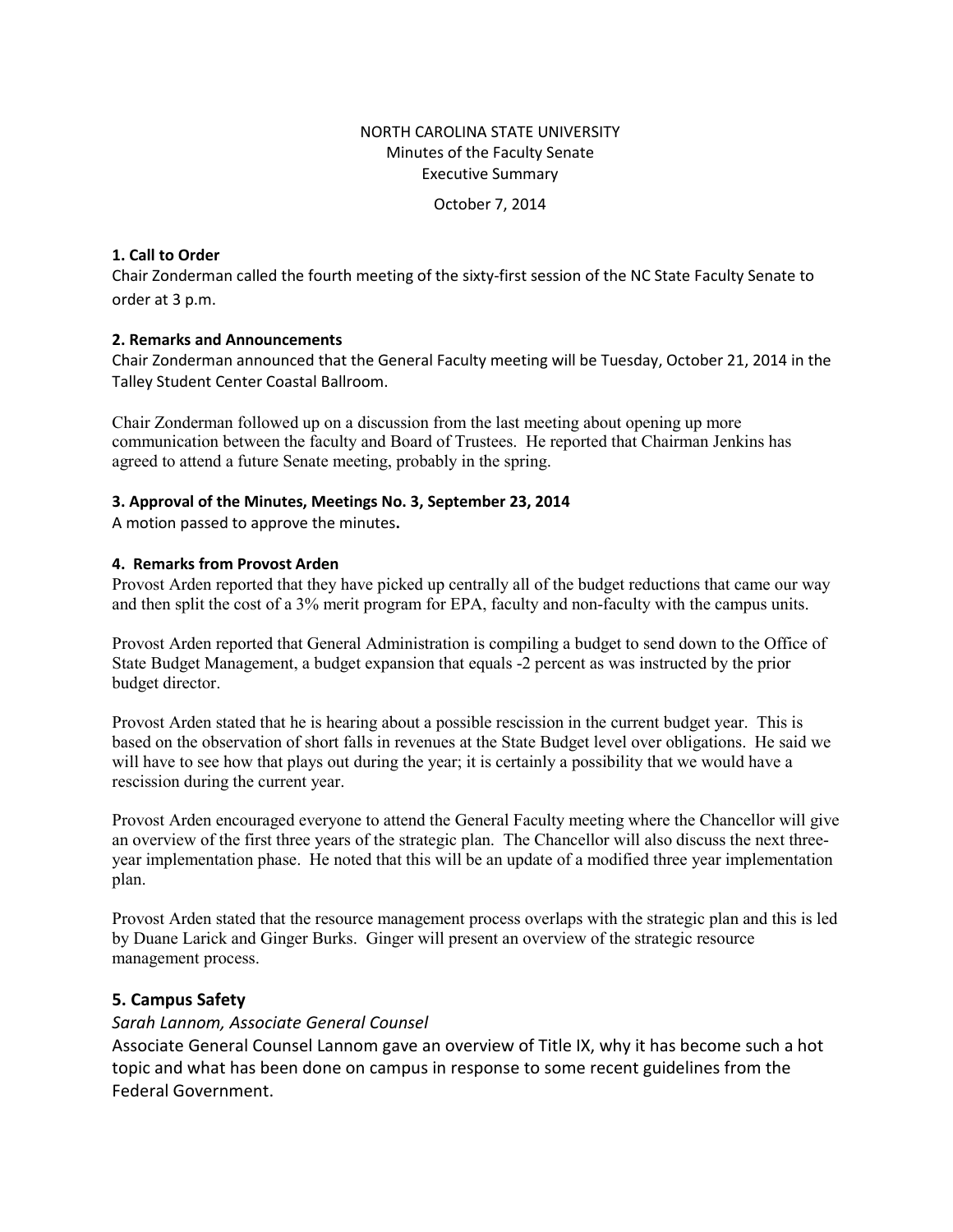Lannom explained Title IX as being the Federal statute that says institutions that receive federal funding can't discriminate in their programs or activities based on sex or gender. Title IX passed in 1972 and it applies to admissions, financial aid, and what we do here on campus. It also applies to employees.

Lannom stated that the Office of Civil Rights came out in April 2011 with some guidance to campuses about Title IX and in particular sexual assault on campus. That guidance set in motion a whole course of events for institutions across the county to take a hard look at what they were doing with respect to sexual assault.

Lannom stated that she and Amy Circosta, Deputy Title IX coordinator, have been partnering together since 2011 on this very topic to make sure that the policies at NC State are up to date and in alignment with what they should be.

## *Rusty Mau, Student Body President*

Student Body President Rusty Mau talked about safety efforts from a student's perspective, specifically related to the "It's On Us" campaign, which is a student initiative on college campuses led by the Whitehouse in a follow up to "notalone.gov."

President Mau announced that they are about to unveil their NC State public service announcement similar to the video that the Whitehouse released. NC State will be the first college campus to release its own version of the video showing that we all understand that it truly is on all of us to be a part of this solution to sexual assault on campus.

# *Captain Ian Kendrick, University Police Department*

Captain Kendrick stated that there is an educational component in everything that is done at this institution. There is always the opportunity for education and that is especially true in the Police Department. It speaks volume to the commitment this institution has to making this place as safe as possible and that is reflected in the annual security report.

Kendrick reported that there has been a 46% decrease in part one violent crimes on this campus since 2011 and that has a lot to do with the partnerships built in this campus community, the engagement and education with faculty, staff, and students.

Kendrick stated that theft is the biggest crime statistic at NC State. He said for the most part the crimes on this campus can be prevented if folks take a little time at the beginning to prevent crimes from happening down the road. That means things like rolling up car windows, locking office doors, not being distracted by cell phones, and just being aware of their surroundings.

# **6. Adjourn**

A motion passed to adjourn at 4:20 p.m.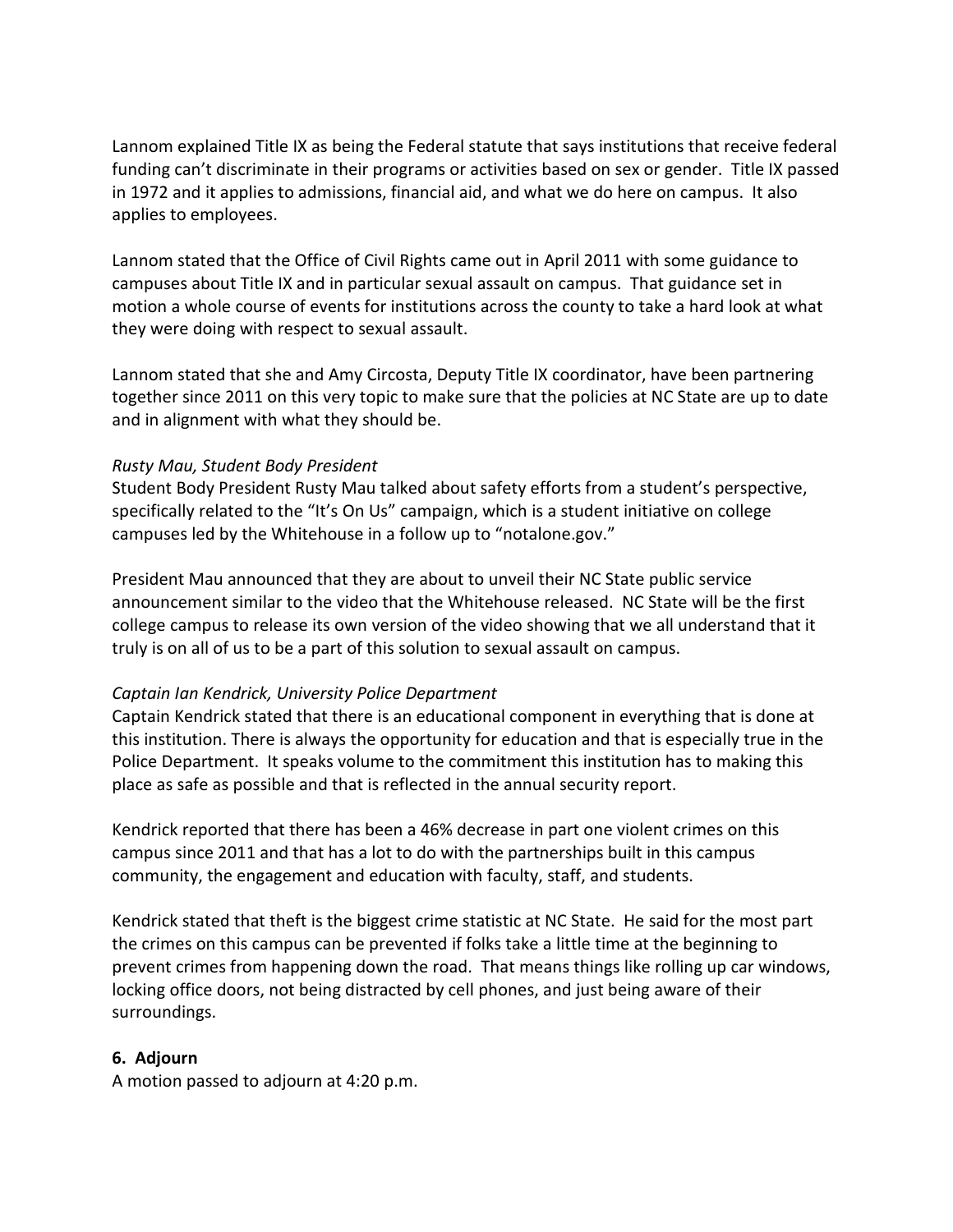### NORTH CAROLINA STATE UNIVERSITY Minutes of the Faculty Senate October 7, 2014

#### *R*egular Meeting No. 4 of the 61st<sup>th</sup> Session: Faculty Senate Chambers **Canadian Company 12014**

**Present:** Chair Zonderman, Chair- Elect Moore, Parliamentarian Fath; Provost Arden; Senators Allaire, Ash, Auerbach, Banks, Baumer, Bernhard, Bird, Borden, Brady, Bullock, Davidian, Devetsikiotis, Fuentes, Gunter, Heitmann, Lunardi, Orcutt, Smith, Sotillo, Williams

**Excused:** Secretary Daley; Senators Aday, Cubbage, Edwards, Fleisher, Krause, Levy, Moore, Scearce

**Absent:** Senators Bartlett, Byrnes, Holden, Laffitte, Nfah-Abbenyi, Spontak, Steer

G**uests:** Rusty Mau, Student Body President; Marc Hoit, OIT; Betsy Brown, Provost Office; Sarah Lannom, Office of General Counsel; Ian Kendrick, University Police;

#### **ENG 316**

Jackson Sease Jasmin Alsaied Margaret Buschmann Andrea M. Danshi

### **1. Call to Order**

Chair Zonderman called the fourth meeting of the sixty-first session of the NC State Faculty Senate to order at 3 p.m.

### **2. Remarks and Announcements**

Chair Zonderman announced that the General Faculty meeting will be Tuesday, October 21, 2014 in the Coastal Ballroom at the Talley Student Center. He urged the faculty to attend.

Chair Zonderman followed up on the last meeting where there was a discussion on opening up more communication lines between the faculty and Board of Trustees. He reported that Chair Jenkins, from the Board of Trustees, has agreed to attend a future meeting in the spring.

Chair Zonderman reminded the senators that the Board of Trustee meetings are open and they welcome faculty.

### **3. Approval of the Minutes, Meeting No. 3, September 23, 2014**

A motion passed to approve the minutes.

### **4. Remarks and Q/A**

#### *Provost Arden*

Provost Arden reported that they have picked up centrally all of the budget reductions that came our way and then split the cost of a 3% merit program for EPA, faculty and non-faculty with the campus units.

Provost Arden stated that this has caused some difficulty in terms of reallocation of resources, but the harsh reality is that unless we begin to have regular merit programs for faculty and non-faculty colleagues, we are going to get further and further behind in terms of comparative salaries with our peers, which leads to significant equity problems because new individuals that we hire are hired at the market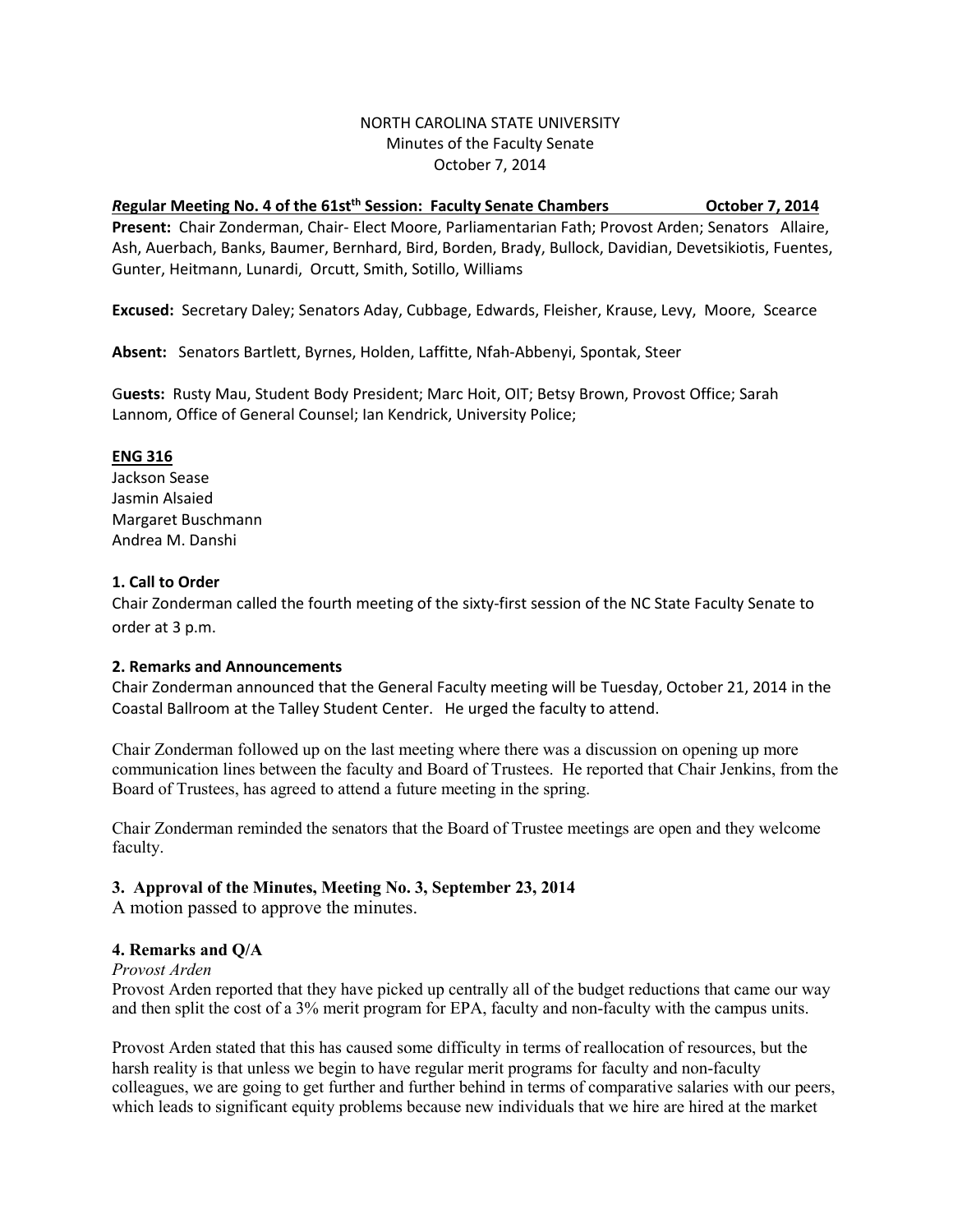rate. He said there are ways to dig ourselves out of this after five or six years of minimal pay raises, but we are starting this year and that has gone reasonably well.

Provost Arden reported that General Administration is compiling a budget to send down to the Office of State Budget Management, a budget expansion that equals -2 percent as was instructed by the prior budget director. He said they did not go out to the units to help construct that budget, it was constructed centrally, and in other words putting into place what the impact would be across the university in terms of categories of cuts across the university.

Provost Arden stated that they were also asked to submit a 2% budget expansion, which was done as well. He explained that the 2% reduction and the 2% expansion have to be merged in some way so he thinks the 2% reduction will be the submission and the 2% expansion will be sort of a wish list that goes along beside it.

Provost Arden stated that the third thing they were asked to submit was a capital appropriation priority list, and that essentially hasn't changed very much for several years. It seems that there has been next to no capital appropriation for about five years. He doesn't think there will be any significant capital appropriations in the coming year.

Provost Arden said he is hearing about a possible rescission in the current budget year. This is based on the observation of short falls in revenues at the State Budget level over obligations, so we will have to see how that plays out during the year, it is certainly a possibility that we would have a rescission during the current year.

Provost Arden encouraged everyone to attend the General Faculty meeting. He stated that the Chancellor will give an overview of the first three years of the strategic plan. The Chancellor will also discuss the next three year implementation phase. This will be an update of a modified three year implementation plan.

Provost Arden said it is important to stress that the strategic plan itself has not changed. We have one strategic plan, but we are now going into the three year implementation phase of that. We have been working hard on that and the project to develop that is being led by Margery Overton who is a past Chair of the Faculty. Margery has been working very hard on that with input from faculty, deans, department heads, and others across campus. That will be available within the next few weeks, probably made available to the campus community on the day of the General Faculty meeting. We will send out an Email with a link to the website. We welcome your input and thank you for all the input so far.

Provost Arden stated that the resource management process overlaps with the strategic plan. This is led by Duane Larick and Ginger Burks. Ginger will be present an overview of the strategic resource management process. Last May the Phase I recommendations of that process was sent to the Chancellor. The Chancellor then agreed with all of those recommendations and sent a memo to the campus on the strategic resource management. We are in the process of preparing the second round of recommendations to go to the Chancellor that have emerged out of that strategic resource management process.

Provost Arden said you will recall the whole reason we went down this road is because when we looked at the strategic plan and looked at the cost of the strategic plan and the budgetary reality that is surrounding this we realized that a very significant part of what we were going to have to do is to reallocate our own current resources. This wasn't just about getting more money. Some of it is about getting additional resources and diversifying our resources, being less dependent on state appropriations, but a significant amount of it is prioritizing and reassigning resources that we currently have, which is what is really driving this whole resource management process.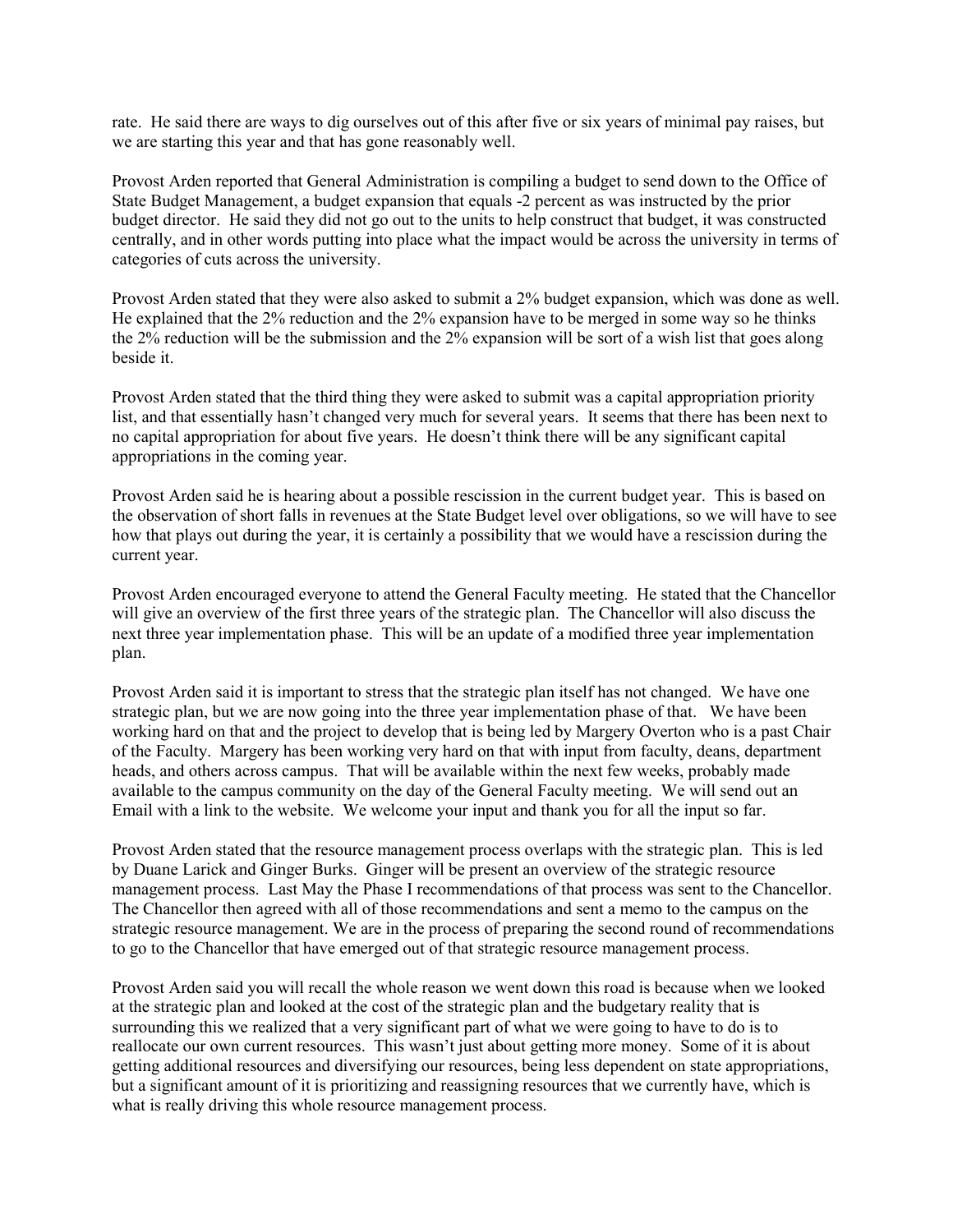# *QUESTIONS*

## *Have you heard any rumors about the time frame of a possible rescission?*

Provost Arden responded that rescissions are usually in the spring; they are usually between two and three months before the end of the fiscal year. Sometimes they take the form of a true rescission and sometimes they take the form of a spending freeze and then residual allocations are sort of swept up at the end of year.

## **5. Campus Safety**

## *Sarah Lannom, Associate General Counsel*

Associate General Counsel Sarah Lannom gave an overview about Title IX: Why it has become such a hot topic and what has been done on campus in response to some recent guidelines from the Federal Government.

Lannom explained Title IX as being the federal statute that says institutions that receive federal funding can't discriminate in their programs or activities based on sex or gender. Title IX passed in 1972 and many times people immediately associate Title IX with athletics because at the time the focus was on making sure that institutions had equal sports teams and kind of balancing it out from a gender equity perspective, but Title IX is a lot more than that. It applies to admissions, financial aid, and what we do here on campus. It also applies to employees.

Lannom stated that she is here to talk about something that came about following the US Department of Education, Office of Civil Rights. The Office of Civil Rights came out in April 2011 with some guidance to campuses about Title IX and in particular sexual assault on campus. Basically what that guidance said was, we know that from statistics, this is a situation that is happening on campus that is severely under reported. Also campuses aren't doing enough to address what happens when we do find out about it, so that guidance that happened in 2011 kind of set in motion a whole course of events for institutions across the county to take a hard look at what they were doing with respect to sexual assault. A lot of institutions across the country have been investigated by OCR and have had settlement agreements and notices of determination letters that have come out stating "your policies are shabby, you are not following what you are supposed to be doing, and you are having students hearing these cases and students shouldn't be hearing these cases." Luckily here at NC State we have not been subject to any kind of investigation or complaint with OCR.

Lannom stated that she has been partnering with the Office of Institutional Equity and Diversity and specifically Amy Circosta who is one of our Deputy Title IX coordinators. She noted that Joanne Woodard is the Title IX coordinator.

Lannom stated that she and Amy Circosta have been partnering together since 2011 on this very topic to make sure that our policies are up to date and in alignment with what they should be.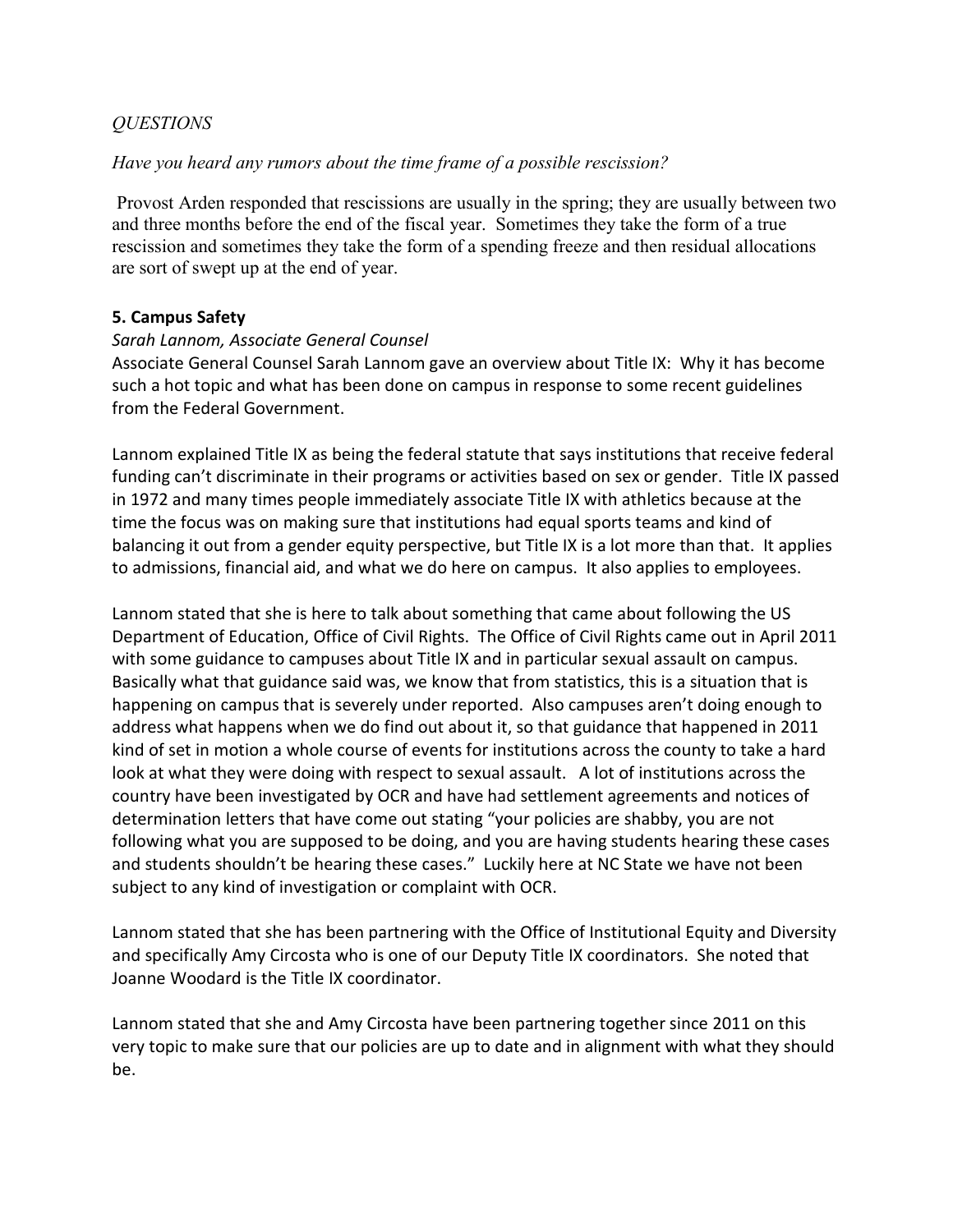Lannom stated that there has been some other movement that has been more in the news after the first of the year. The White House has now put out some information on the Not Alone website. There is a big push from the White House to be doing some campus climate surveys. We were also required to respond recently to a big survey that came out of Senator MCaskill's office, she has a bill pending that would make the violations if they are substantiated, even higher when it comes to fines. They want to make sure that everyone is trained.

Lannom said the most recent guidance has talked about everyone who is considered a "responsible employee" needs to be trained on Title IX and what to do if they receive a report on sexual assault. They didn't really define responsible employee so we are trying to struggle with what level is a responsible employee. We don't believe that every single person that is employed here should be designated as a responsible employee.

Lannom stated that one thing that was very concerning by the Federal Government was that there was an issue (at Chapel Hill) where their policy allowed students to sit on committees that were hearing cases of sexual assault in the conduct arena and we have never had that. We had a different construct that we put into place some time ago where those cases are not heard by a panel at all; they are heard by a professional within the office of student conduct who has been trained to be able to do those hearings.

Lannom stated that the standard in the student conduct arena if it goes through that process is a preponderance of the evidence standard which is a more likely than not standard and is different from the criminal standard which is beyond a reasonable doubt, so the federal government wanted to make sure that your policies make clear that this was the standard we used when we took those cases through the student conduct process.

Lannom said they have tried to clean up some of the places and make clear that reporting, even though it's reported, maybe anonymously, there is a form online where you can report or whether it comes into the Women Center or whether a report would come to you and you would direct that report to the Office for Institutional Equity and Diversity or wherever it's received that the roads all lead to one place. If it is involving students, that place is the Office of Student Conduct, if it's involving employees that place is the OIED office, so wherever it's going, there is a duty for us to investigate it quickly and thoroughly and if it' s substantiated, to address it and take steps to prevent it from happening again.

Lannom stated that there is a Title IX team on campus, which the Provost has designated some people across campus. There are faculty, students and staff on the team. We meet on a monthly basis. The group of deputies met over the summer to help work on developing some material for the new student orientation.

# *Question*

*If a student is charged with sexual assault on campus is that dealt with through your office?*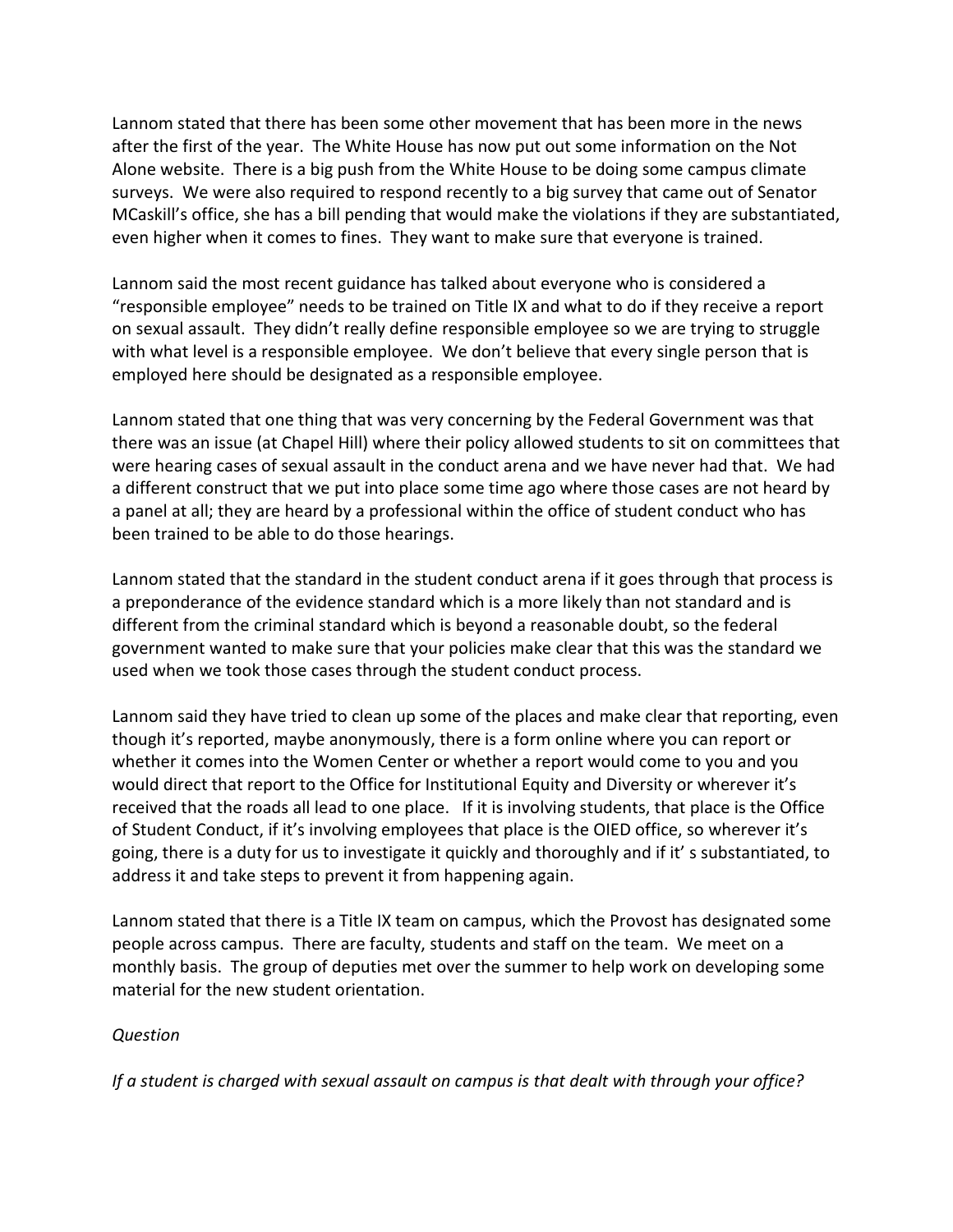Lannom stated that if a student is charged with sexual assault from a criminal standpoint that would be either University Police or Raleigh Police, depending on where it occurred. The difference would be that the criminal process is a higher standard of proof and the conduct process is a lower standard of proof. There are obviously different penalties.

*A senator commented that some of these charges are civil so they are doubled with the university. This lesser preponderance of evidence standard is being where some potential student could have quite a bit of their future determined based on one person in your office making a decision. That is separate to a legal process and that is probably more objective and less worrying about NC State's issues.* 

Lannom agreed and said that has always been a concern from the legal community. We don't ever want to be thought of as converting the criminal process into a watered down process that ends up being the same way.

## *Isn't it watered down by just having one person make a judgment?*

Lannom said no because this person is someone who has been trained specifically in this area to hear and handle the case. Amy Circosta, the deputy coordinator, sits in those hearings along with the hearing officer to ensure that the process is being handled appropriately. There is an investigation that goes on way before you get to the charge.

*If this person chooses the civil side the university is under no obligation to pursue it as a criminal matter if it is a crime?*

Lannom responded "no" because the university is not the victim; the victim would be the actual individual.

## *Do we have statistics on the number of complaints versus the finding?*

Lannom stated that she doesn't know, but will look into it.

## *Rusty Mau, Student Body President*

Rusty Mau talked about safety efforts from a student's perspective, specifically related to the "It's on us" campaign. This is a student initiative on college campuses led by the Whitehouse, President, and Vice President in a follow up to "notalone.gov."

Mau stated that he participated in a conference at the White House in early June which led to follow up conference calls from Student Body Presidents across the country. The week the campaign was launched there were more than 800 student leaders from 46 states participating in a conference call at the White House. Mau noted that there was some criticism in the media that it was a viral twitter campaign, but the reason they started that way is because that is the number one way to engage people in his generation. The biggest thing is to encourage the students to sign the pledge and the pledge is on "itsonus.org." The pledge says: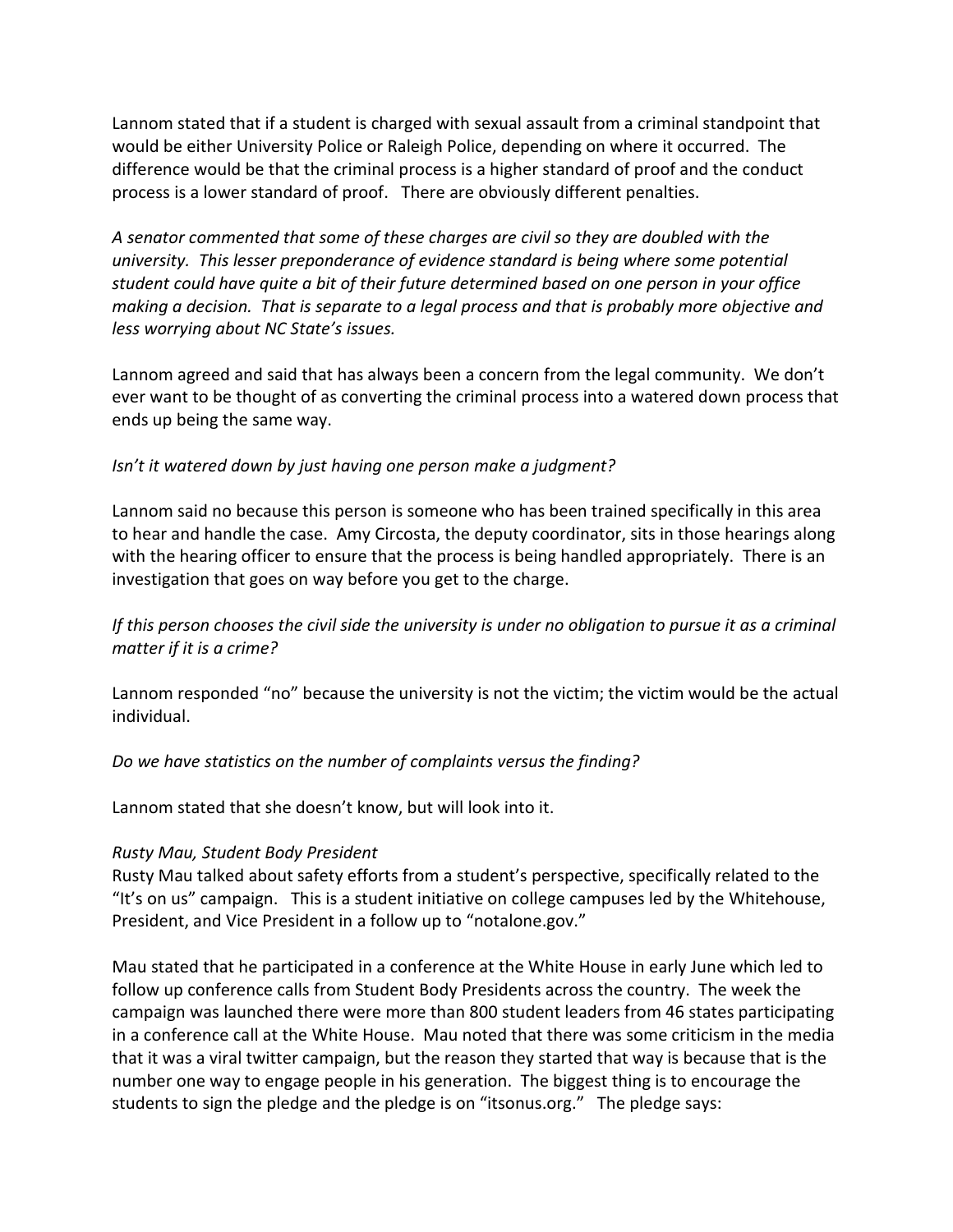*I pledge to recognize that nonconsensual sex is sexual assault, to identify situations in which sexual assault may occur, to intervene in situations where consent has not or cannot be given and to create an environment in which sexual assault is unacceptable and survivors are supported.*

Mau said at this point from our perspective here at NC State, our hope is to get the conversation started, to get students to think about this. The White House identified men as one of the major groups that need to be engaged in this process, because a lot of time men don't think that it's an important issue and they don't think it is their position to speak up, but we realize everyone has power to be a strong bystander. So what this campaign will lead into is that November there is going to be a national campus conversation week, but the White House encourages students and faculty to have a dialog on campus to talk about the importance of the issues and then we would have a bystander intervention expert to actually talk to us about the importance of the issues and to engage the student body, faculty, and staff and educate them on this.

President Mau announced that they are about to unveil their NC State public service announcement similar to the video that the White House released. We will be the first college campus to release our own version of the video showing that we all understand that it truly is on all of us to be a part of this solution in sexual assault on campus. We have received a lot of recognition from the campaign and NC State and our student government efforts have been featured in news outlets. We are excited to see where it's going, but right now we just want to get the conversation started.

## *Captain Ian Kendrick, University Police Department*

Captain Kendrick said there are a couple of things that I have heard, not only from the Provost and Dr. Zonderman, there is a common theme that tends to run through everything at NC State and that is education. Everything that we do at this institution regardless of what level it is there is always an educational component. There is always the opportunity for education and that is especially true in the Police Department because our department tends to cross a lot of different lines and a lot of different levels within the university. This education paired with some responsibility on the part of the citizens of this community as well as the partnerships that we build ultimately lead us to what is in my opinion the safest campus in the UNC system. It speaks volume to the commitment this institution has to making this place as safe as possible and that is reflected in the annual security report. I'm happy to say that for part one crimes, generally speaking we have seen a 46% decrease in part one violent crimes since 2011 and that has a lot to do with the partnerships that we have built in this campus community, the engagement and education we have had with faculty, staff, and students. We can all be very proud of the fact that we have seen such a significant reduction since 2011 in the part one crimes that are reported to the department.

Theft is the biggest crime statistic that we have at this institution. Unfortunately some things tend to walk off when they are left unattended. For the most part the crimes on this campus, even some of the part one crimes, can be prevented if folks take a little time at the beginning to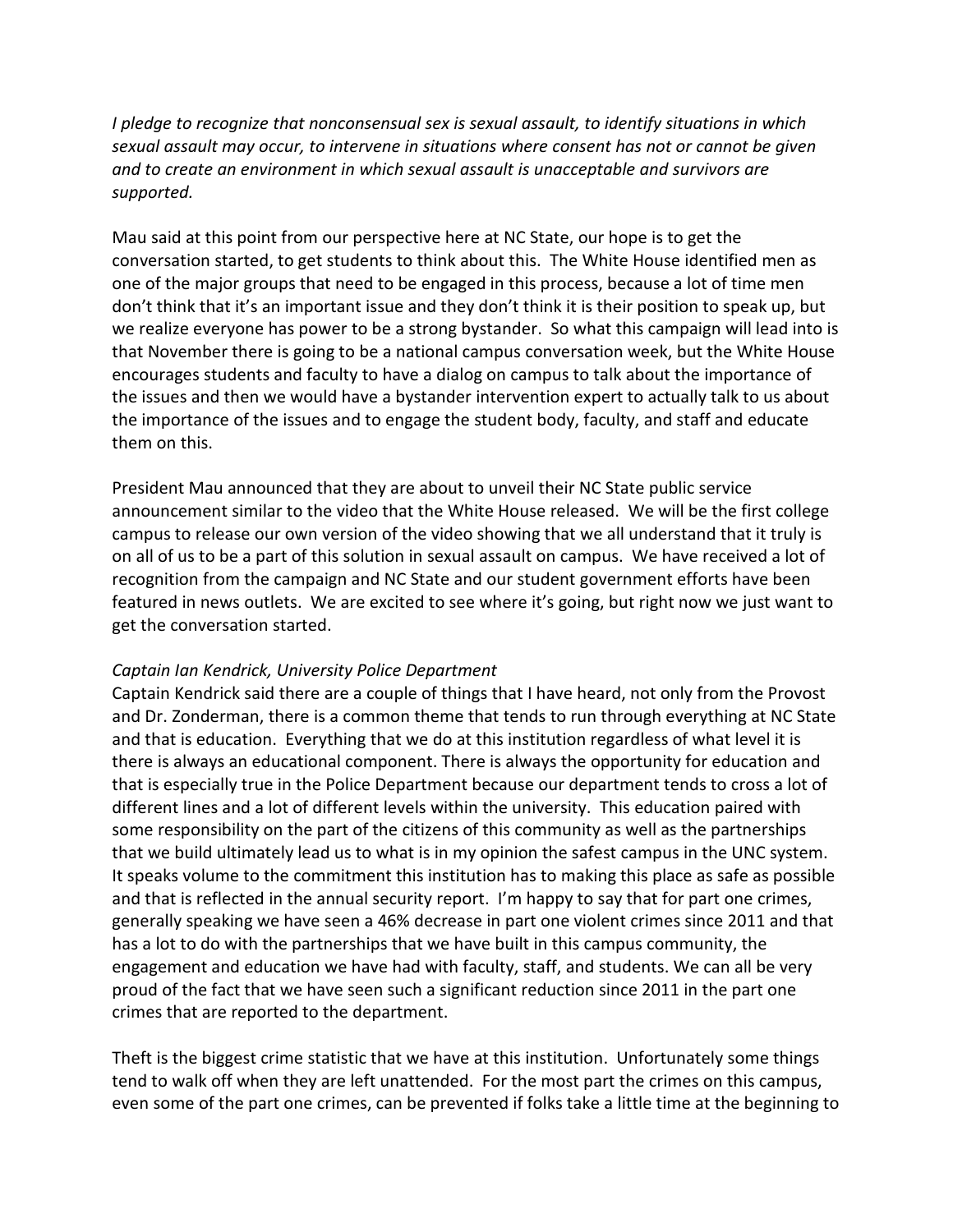prevent crimes from happening down the road. That means rolling up your car windows, locking your office doors, not being distracted by your cell phones, and just being aware generally of your surroundings, taking that little bit of extra time to prevent something from happening.

Kendrick stated that one thing that governs what we do with regard to campus safety and security is what is called the "Jeanne Clery Act." A lot of times it is what governs what we do here particularly from the aspect of education prevention. Some people view our Wolf Alert system either of being annoying because they get updated periodically. In reality it is designed to educate the community about what is happening around them. Title IX is also a component that has been merged more with Clery. They really kind of enhance one another, but part of the component is the education and making folks aware about report and what hinges security authorities at this institution or any institution, however they are designated are required to report and the manner in which they report and the timeliness of that information that is coming in, so if you have been designated as a CSA in the institution because you wear one of those hats you have certain other obligations in addition to your teaching, in addition to your research.

Kendrick said if we receive information about a crime that has been committed on campus we glean out the information and we set that aside and report it at the end of the year, but we take the information that is relevant to a criminal investigation, we conduct that criminal investigation and it's done in every single case. So if a student is a suspect in one of these crimes that is reported to us, we as the university entity that is authorized to send a student to student conduct to answer for those charges in the violation of student conduct, we do that, but also parallel to that there is a criminal case that is also in play. We don't neglect to investigate anything that comes our way. If we know about it, we investigate as best we can and if it leads to criminal charges we work with the District Attorney's office to determine how to proceed.

Kendrick stated that there are instances where students, even faculty and staff where there may not be a crime at all but maybe just a violation of the code of student conduct or a work related violation of university policies, rules, and regulations, where General Counsel or Employees Relations offices may become involved. Either way the institution values the safety and security of this campus and its residence and those who work here, to not neglect anything that is brought to our attention.

## *Questions*

*Speaking of the statistics you cited, it is the perception of some faculty that there appear to be a rash of assaults and robberies toward the end of the spring semester. 1) Was there a spike last spring? 2) What about the concerns for particularly women when they are working late nights or overnight in labs?*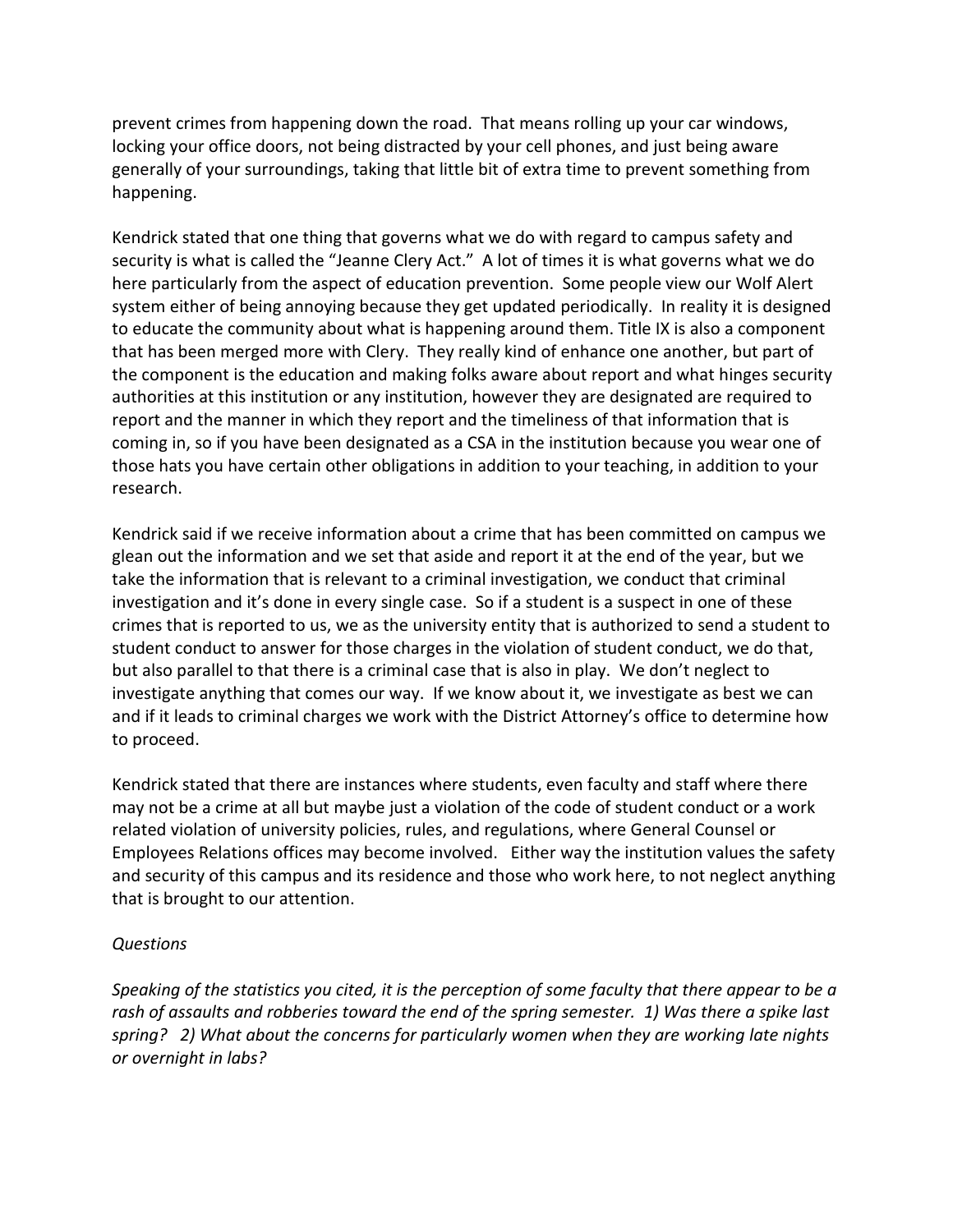Kendrick responded that generally robbers will come and go. There is nothing that we could find that was really driving these robberies. When we send out safety notices there are three different types. Wolf alert is when we send out a notification of an imminent event on campus that threatens people's life and safety. Active shooter would be a great example, so we want to get that information out so that people can protect themselves. A crime warning is another component that we send out through Email, which is generally when a crime has happened on campus that we want people to be aware of. The final one is safety notices that are generally reserved for crimes that happen around campus, maybe in highly populated areas.

Kendrick said generally speaking the exterior doors to research facilities are supposed to be locked. To the fault of some people, they let people coat tail in behind them, or they may prop the door open to run out to their car for something. Well it is that short period of time where that structure is unsecure and you don't know exactly who's going in.

# *Speaking of communities, what is the safety training for facilities?*

Kendrick suggested reaching out to his department to schedule formal safety training. They can do either self-defense or general safety awareness training for the workgroup.

# *Is it true that if we call 911 from our cell phone it goes to Raleigh Police Department and if we call from our classroom it goes to campus police?*

Kendrick responded yes. Our cellular companies don't view us as our own little city. We have 42,000 people who live and work here on any day of the week, we are a city, but they view us as only being in Raleigh, so it is set up so that any cellular call generated from 911 will go to the Raleigh Emergency Communication Center. It will still get routed back to campus, but we are trying to prevent the delay in them trying to figure out who you are, what your problem is, and where you are calling from. It is something that we are trying to work on.

# *Are there provisions for anonymous reporting?*

Kendrick responded yes, particularly with regards to sexual assault. We want to make it as easy as possible to get information about sexual assault where it needs to be. There is a component that would allow CSA's to anonymously report a sexual assault on behalf of a student, faculty, or staff that makes it known to them. Anonymous means that the victim's name is left out of it. The only person's name that is included is the person who makes the report to the University Police Department or the Women Center, etc. If you know the suspect's name you lose that expectation of anonymity. We would expect that the name be told to us and even if we cannot investigate it criminally because the victim is not wanting to prosecute, if we know who the suspect is and we can substantiate the incident as having occurred we can still refer them in the case of students to the Office of Student Conduct and that office can deal with them accordingly through their procedures and protocols.